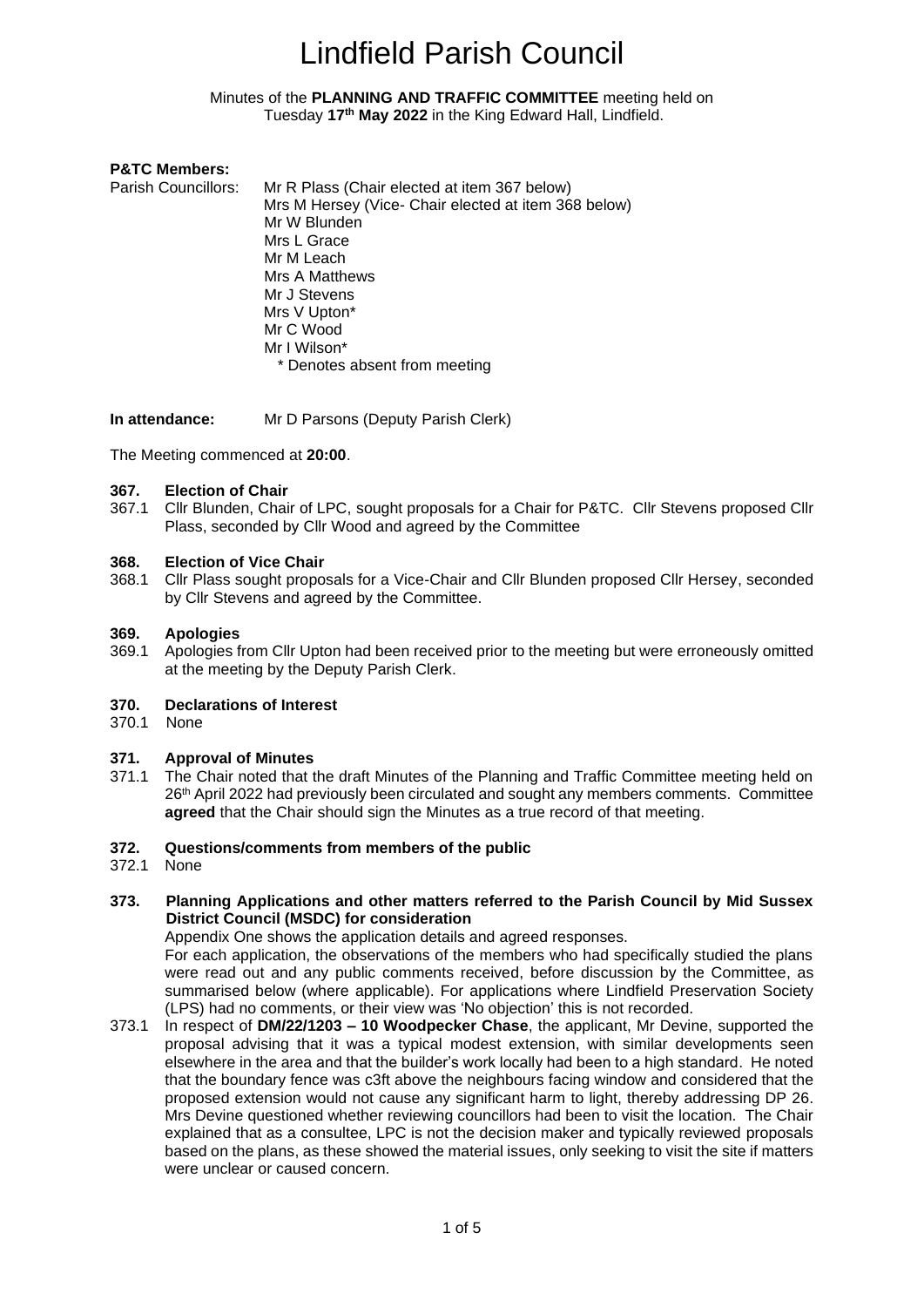Following a question from Cllr Stevens, the Chair confirmed that light is a material planning issue, citing the 45-degree test considered when applications are assessed. Cllr Plass noted that this proposal may perhaps fulfil the criteria for Permitted Development.

373.2 In respect of **DM/22/1376 – Boarsland, 72 High Street** committee members considered that they had no objection in principle to the building already completed but wanted to ensure that accurate plans were being considered. Recognising timing requirements, it was **agreed** that the Deputy Parish Clerk would investigate further and that a response should submitted under the terms of the Temporary Delegated Authority to meet the relevant response deadlines.

#### **374. To receive reports on any significant planning decisions or issues made by MSDC and the Planning Inspectorate and to agree any further action which may need to be taken before the next meeting.**

374.1 The Deputy Parish clerk advised that MSDC has given permission for the fence changes at 3 The Glebe to which LPC had objected.

#### **375. Cycleways** – Update

375.1 Cllr Grace advised that the SHLAT group continued to be active and recently had engaged with Cllr Norman Webster, MSDC Cabinet member for Community, and Cllr Joy Dennis, WSCC Cabinet Member for Highways and Transport, both of whom expressed interest in the groups proposals. Committee **noted** this update.

#### **376. TRO Update**

376.1 The Deputy Parish Clerk advised that the 'second' consultation was launched last week and closed on 10th June. Committee **noted** this update.

#### **377. The Wilderness – proposed TRO to extend yellow lines**

377.1 The Chair referred to the paper previously circulated to members, who **agreed** to support the TRO as outlined. The Chair noted that WSCC had now 'removed' the quota on TROs and as such supporting this request should have no bearing on others being considered.

#### **378. Matters Arising**.

378.1 None

The meeting closed at 20:34.

The **next P&TC Meeting is scheduled for Tuesday 7 th June 2021** at 8pm in the King Edward Hall.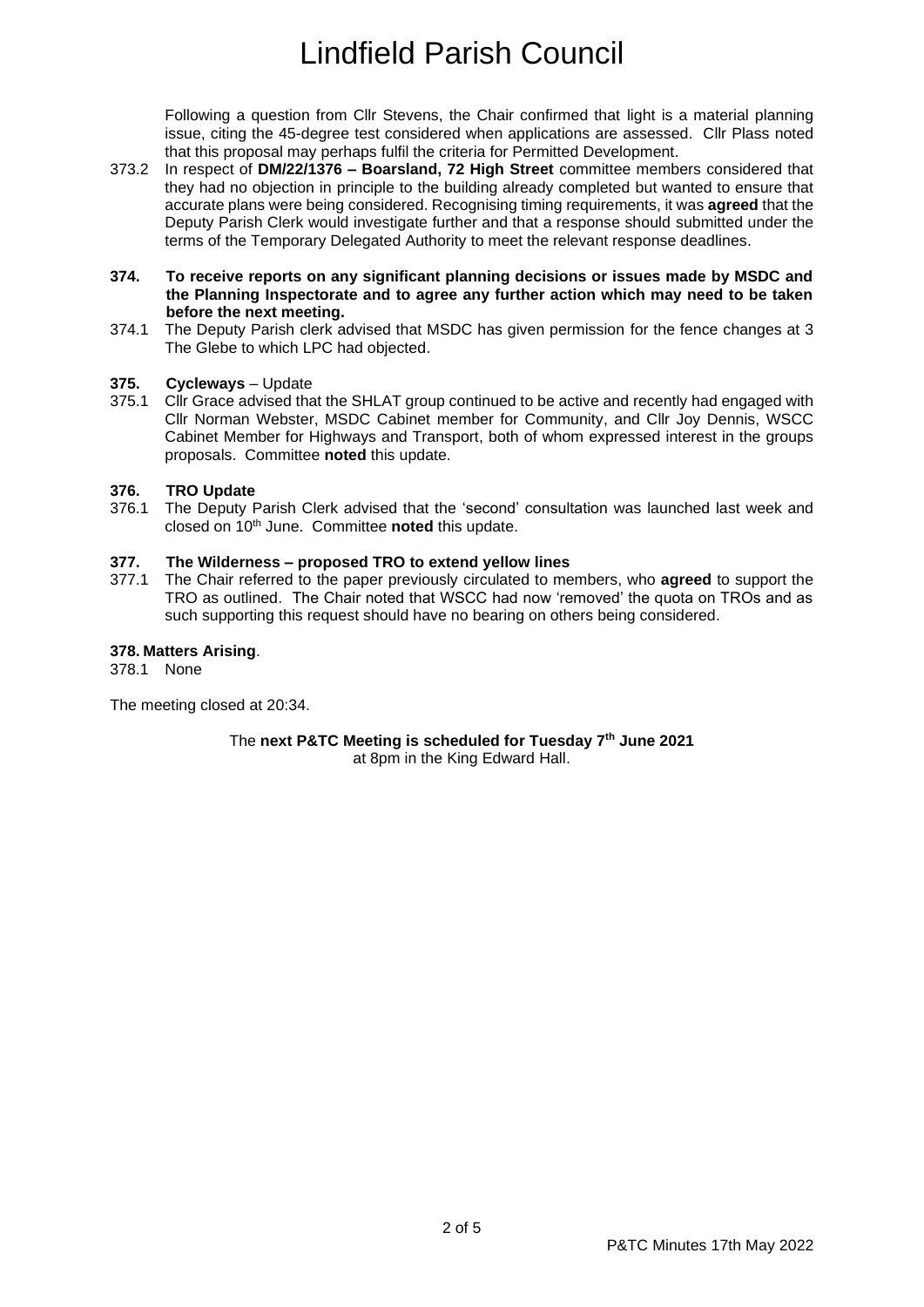### **Appendix One – Responses to Planning Applications received from Mid Sussex District Council**

| <b>Item</b>                                                                                                                                                                                                                                                                                                                                         | <b>MSDC</b><br><b>Application</b><br>Year | <b>MSDC</b><br>Reference | <b>PROPERTY</b><br><b>NAME/NUMBER</b> | <b>STREET</b>       | <b>PROPOSAL</b>                                                                                                                                                                                                                                                                         |  |  |
|-----------------------------------------------------------------------------------------------------------------------------------------------------------------------------------------------------------------------------------------------------------------------------------------------------------------------------------------------------|-------------------------------------------|--------------------------|---------------------------------------|---------------------|-----------------------------------------------------------------------------------------------------------------------------------------------------------------------------------------------------------------------------------------------------------------------------------------|--|--|
| j.                                                                                                                                                                                                                                                                                                                                                  | 2022                                      | 1203                     | 10                                    | Woodpecker<br>Chase | Proposed single storey rear extension with flat roof and roof lantern                                                                                                                                                                                                                   |  |  |
| RESPONSE: The single storey extension proposed does not appear unreasonable however, it may have some impact on light reaching the neighbouring property<br>at certain times of the year. Subject to the Planning Officer's satisfaction that any impact does not breach guidelines, Lindfield Parish council has no objections to<br>the proposal. |                                           |                          |                                       |                     |                                                                                                                                                                                                                                                                                         |  |  |
| ij.                                                                                                                                                                                                                                                                                                                                                 | 2022                                      | 1138                     | 66                                    | Meadow lane         | Single-storey rear and side extension                                                                                                                                                                                                                                                   |  |  |
| RESPONSE: Lindfield Parish Council has no objections to this application.                                                                                                                                                                                                                                                                           |                                           |                          |                                       |                     |                                                                                                                                                                                                                                                                                         |  |  |
| iii.                                                                                                                                                                                                                                                                                                                                                | 2021                                      | 3695                     | Malling Priory / 88                   | <b>High Street</b>  | Demolition of existing summer house, erection of single storey<br>rear extension and internal alterations to outbuilding. AMENDED<br>PLANS received 19/04/2022 revising design/fenestration to rear<br>extension.                                                                       |  |  |
| RESPONSE: Lindfield Parish Council has no objections to this application provided that the outbuilding shall be occupied solely for purposes incidental to the<br>occupation and enjoyment of Malling Priory, 88 High Street as a dwelling house and shall not be used as a separate unit of accommodation.                                         |                                           |                          |                                       |                     |                                                                                                                                                                                                                                                                                         |  |  |
| iv                                                                                                                                                                                                                                                                                                                                                  | 2021                                      | 3697                     | Malling Priory / 88                   | <b>High Street</b>  | Demolition of existing summer house, erection of single storey<br>rear extension and internal alterations to outbuilding. AMENDED<br>PLANS received 19/04/2022 revising design/fenestration to rear<br>extension.                                                                       |  |  |
| RESPONSE: Lindfield Parish Council has no objections to this application provided that the LPA's Conservation Officer is satisfied that both internal and external<br>changes do not compromise the listed elements or affect the setting of the main house in accordance with DP34.                                                                |                                           |                          |                                       |                     |                                                                                                                                                                                                                                                                                         |  |  |
| $\mathbf v$                                                                                                                                                                                                                                                                                                                                         | 2022                                      | 1224                     | Quince Tree<br>Cottage / 10           | <b>Francis Road</b> | External alterations to add side entrance door, Crittall double glazed metal<br>windows (to match original) and front porch canopy to house, to include replacing<br>former drive brick piers with new gate and picket fence to front with ssociated<br>works including relocating shed |  |  |
| <b>RESPONSE:</b> Lindfield Parish Council has no objections to this application.                                                                                                                                                                                                                                                                    |                                           |                          |                                       |                     |                                                                                                                                                                                                                                                                                         |  |  |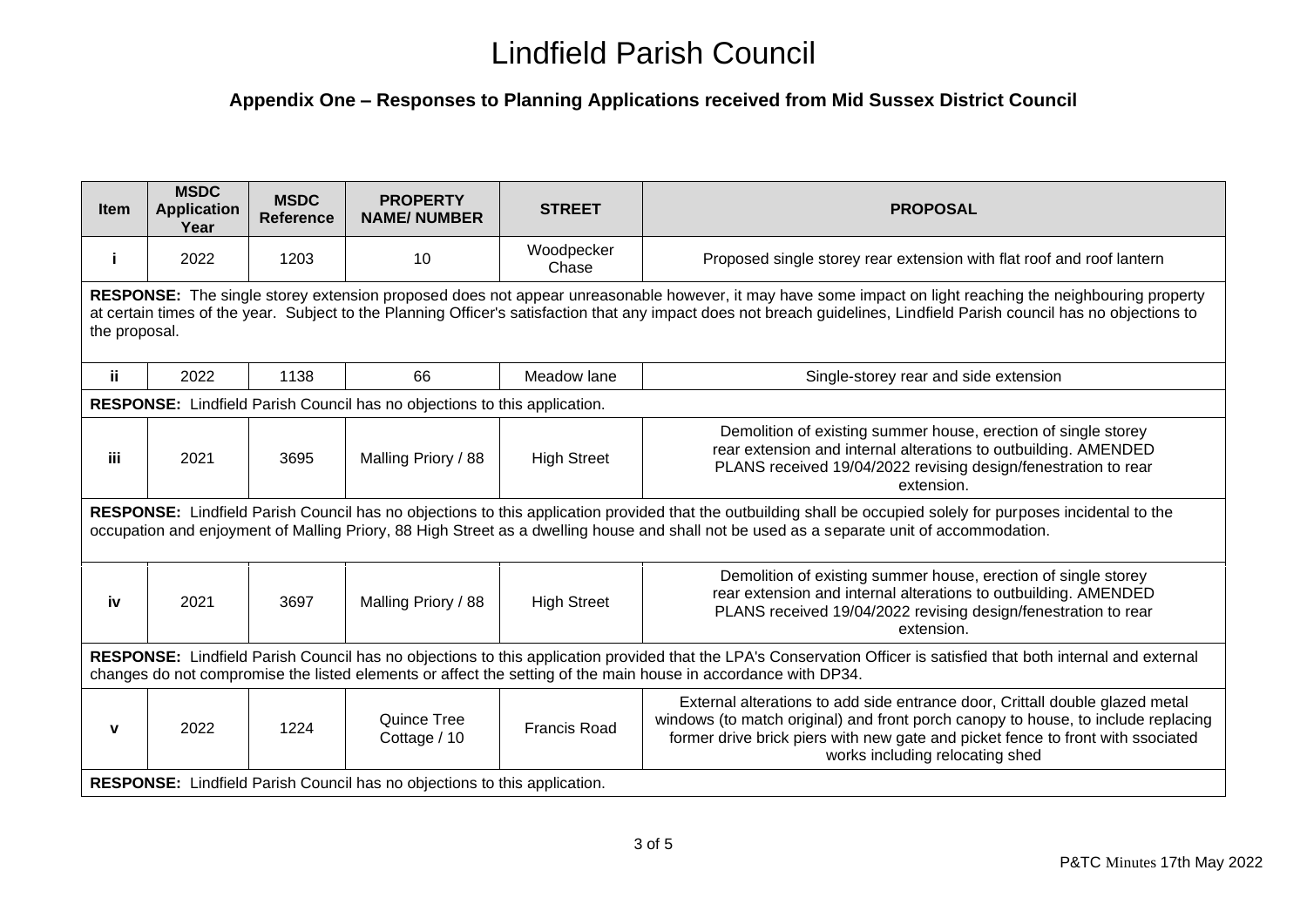### **Appendix One – Responses to Planning Applications received from Mid Sussex District Council**

| <b>Item</b>                                                                                                                                                                                                                                                                          | <b>MSDC</b><br><b>Application</b><br>Year | <b>MSDC</b><br><b>Reference</b> | <b>PROPERTY</b><br><b>NAME/NUMBER</b> | <b>STREET</b>          | <b>PROPOSAL</b>                                                                                                                                                    |  |  |
|--------------------------------------------------------------------------------------------------------------------------------------------------------------------------------------------------------------------------------------------------------------------------------------|-------------------------------------------|---------------------------------|---------------------------------------|------------------------|--------------------------------------------------------------------------------------------------------------------------------------------------------------------|--|--|
| vi                                                                                                                                                                                                                                                                                   | 2021                                      | 3693                            | Malling Priory / 88                   | <b>High Street</b>     | First floor rear extension with internal alterations. AMENDED PLANS received<br>19/4/2022 changing the first floor rear extension to a projecting full length bay. |  |  |
| RESPONSE: Lindfield Parish Council has no objections to this application provided that the LPA's Conservation Officer is satisfied that both internal and external<br>changes do not compromise the listed elements or affect the setting of the main house in accordance with DP34. |                                           |                                 |                                       |                        |                                                                                                                                                                    |  |  |
| vii                                                                                                                                                                                                                                                                                  | 2021                                      | 3691                            | Malling Priory / 88                   | <b>High Street</b>     | First floor rear extension with internal alterations. AMENDED PLANS received<br>19/4/2022 changing the first floor rear extension to a projecting full length bay. |  |  |
| RESPONSE: Lindfield Parish Council has no objections to this application.                                                                                                                                                                                                            |                                           |                                 |                                       |                        |                                                                                                                                                                    |  |  |
| viii                                                                                                                                                                                                                                                                                 | 2022                                      | 0863                            | 56                                    | <b>Finches Gardens</b> | Rear single storey extension and front single storey porch and toilet extension.                                                                                   |  |  |
| RESPONSE: Lindfield Parish Council has no objections to this application, subject to materials matching existing.                                                                                                                                                                    |                                           |                                 |                                       |                        |                                                                                                                                                                    |  |  |
| ix                                                                                                                                                                                                                                                                                   | 2022                                      | 1257                            | Wincote / 63                          | <b>High Street</b>     | Change windows, doors and internal works                                                                                                                           |  |  |
| RESPONSE: Lindfield Parish Council has no objections to this application, subject to the LPA's Conservation Officer's satisfaction that the changes will not<br>negatively affect the Listed Building status.                                                                        |                                           |                                 |                                       |                        |                                                                                                                                                                    |  |  |
| $\mathbf{x}$                                                                                                                                                                                                                                                                         | 2022                                      | 1268                            | 43                                    | Backwoods Lane         | Proposed loft conversion into habitable space. The existing roof<br>is to be extended to a gable end with a flat roof dormer to the<br>rear pitch.                 |  |  |
| RESPONSE: Lindfield Parish Council has no objections to this application, subject to materials matching existing.                                                                                                                                                                    |                                           |                                 |                                       |                        |                                                                                                                                                                    |  |  |
| xi                                                                                                                                                                                                                                                                                   | 2022                                      | 1190                            | 12                                    | <b>Denmans Close</b>   | Single storey garden room side extension                                                                                                                           |  |  |
| RESPONSE: Lindfield Parish Council notes that a new application has since been submitted with amended plans (12/5) and will comment on that in line with the<br>new applications expiry dates                                                                                        |                                           |                                 |                                       |                        |                                                                                                                                                                    |  |  |
| xii                                                                                                                                                                                                                                                                                  | 2022                                      | 1302                            | Lime Tree Cottage                     | <b>Chaloner Road</b>   | Proposed single storey extension with roof light. relocating<br>existing front door                                                                                |  |  |
|                                                                                                                                                                                                                                                                                      |                                           |                                 |                                       |                        | RESPONSE: Lindfield Parish Council has no objections to this application, subject to materials matching existing.                                                  |  |  |